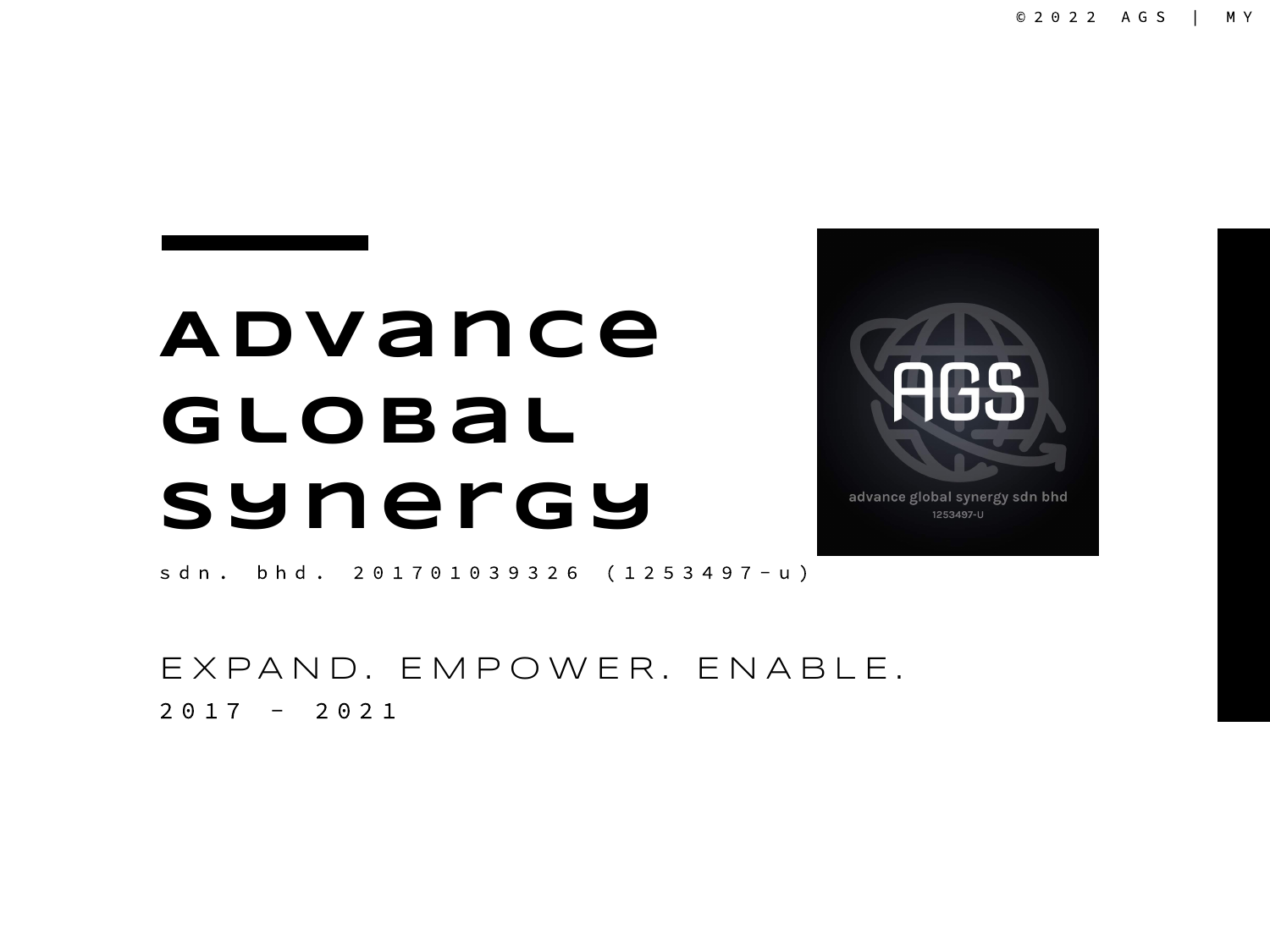© 2 0 2 2 A G S | M Y



Our vision is add value and help your business grow by leveraging on our niche skill-sets and networ ks.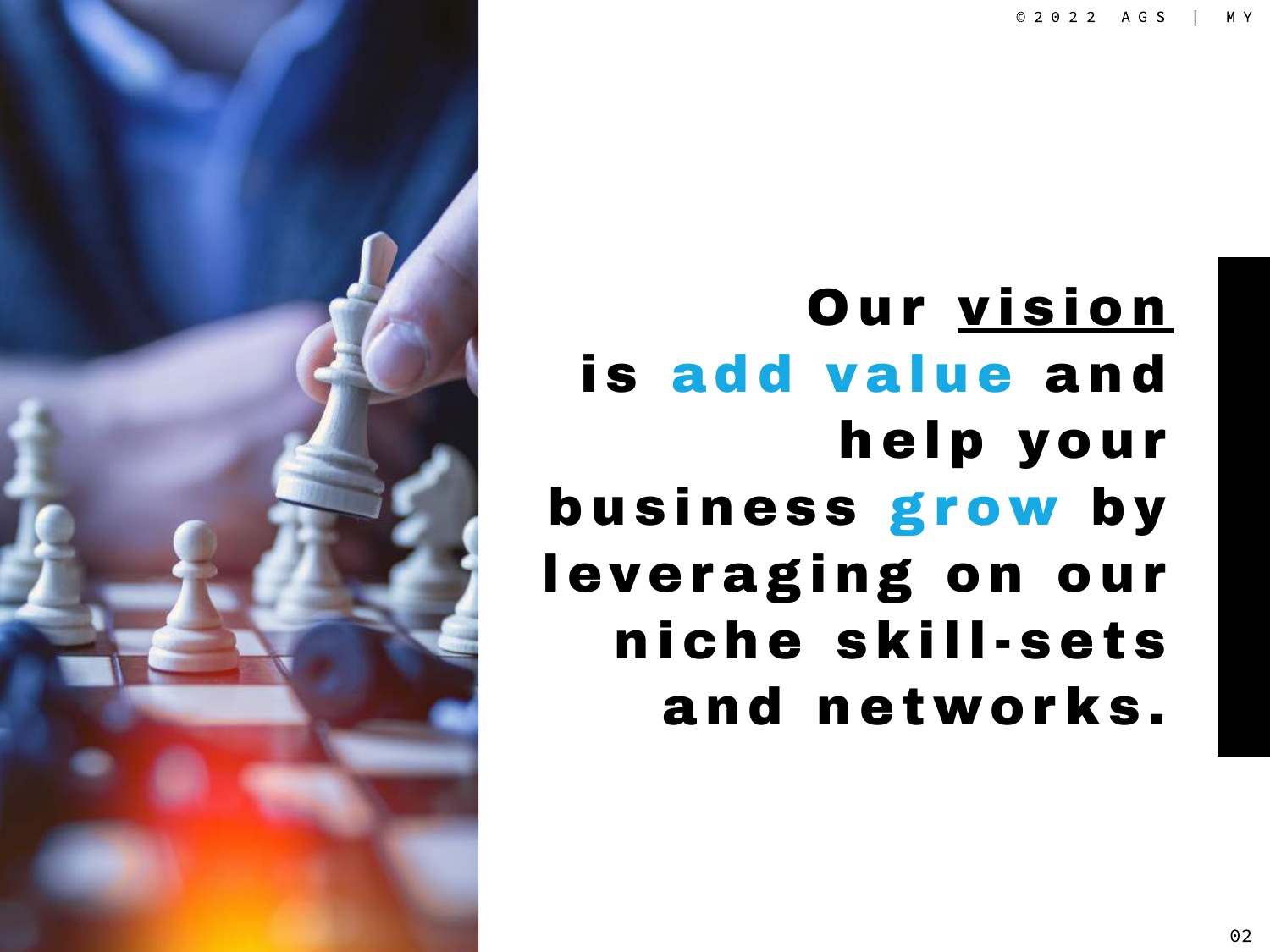# 2018

1. Published first-ever white paper on tobacco smuggling in M'sia.

2. Appointed by Perry Creek Capital LP (USA) to arrange engagements with several govt ministries.

3. Engaged MPOB on agro remote sensing+ smallholder certification management.

## 2017

AGS was established to address demand ingovt stakeholder engagement expertise & to develop JV projects in selected high growth areas.

## 2019

1. Enhanced marketing for satellite services in collaboration w/ Geospatial Insights Ltd (UK). 2. Embedded partnership  $w$ Triprogram Xcess Sdn Bhd for ICT and BDA services. 3. New partnership w/ Pekat Solar Sdn Bhd to promote PV systems for govt buildings. 4. New partnership w/ Adeante Energy Sdn Bhd to promote energy efficiency for commercial and public sector.

5. New partnership w/ You Group of Companies to revitalise the domestic security industry.

# 2020

We launched our new motto "Expand. Empower. Enable." to underline our key capabilities and their potential benefits to your business. This year is about turning over and delivering the desired outcomes from all our collaborations.

# 2021

1. Established working partnership with Cypark Renewable Energy Sdn Bhd to further empower our Janasuria initiative.

2. Entered Moll with the National Diabetes Institute (NADI) to futureproof their operations and expand their reach and capabilities in the field. 3. Rounded up our partneships with Adeante Corporation and Electric Library Sdn Bhd to pursue our mutual goals in precision farming and smart solutions for the govt. sector.

4. Elevated our networking capabilities with stakeholders in RMP and the MAF towards securing their support and buyin for our proposals.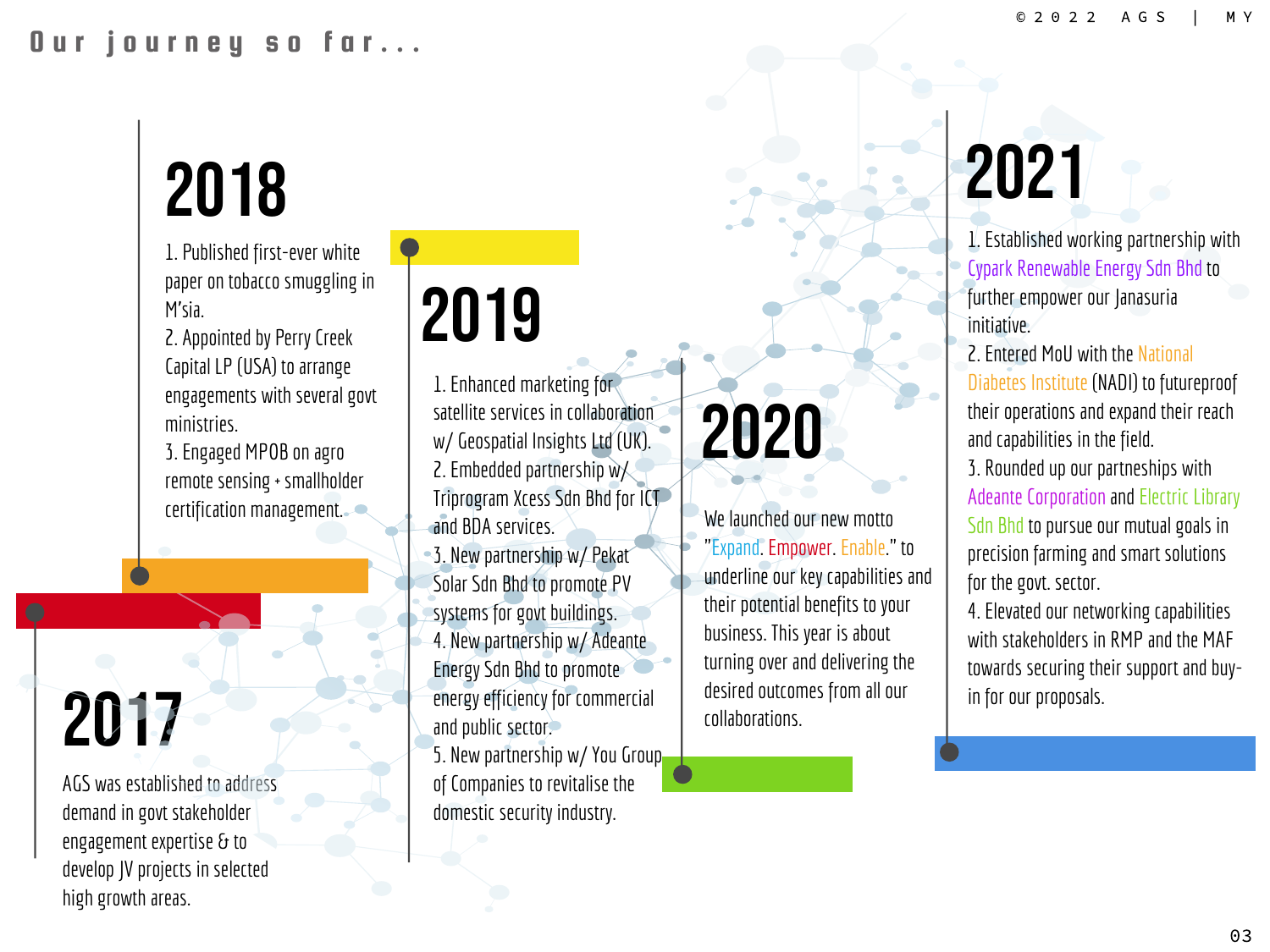### $h \, \boldsymbol{\mathsf{n}}$  we are ...





### Senior Advisor Senior Advisor



### YBhg. Dato' Zubaidah binti Ismail

Former Commissioner of Police (Ex Director for Integrity and Standards Compliance, Royal Malaysia Police)



A stalwart from the tobacco industry, Azlan brings more than 30 years of experience in corporate and government stakeholder engagement to the table. His stewardship, wealth of knowledge and network of business connections makes AGS what it is today.



### Azlan Ibrahim Mohamad Sheik Mana Riduan Devaruban

A veteran police officer and corporate security expert, Sheik has worked with some of the best 'MNC' through his exceedingly vast experience in both government and private sectors. Sheik is also a professional risk assessment specialist and occasionally advises on private investigations.

### Executive Director Executive Director Chief Executive Officer



Another product of police training, Riduan has been on both divides of the private sector; as manager and professional services provider. An expert in commercial intelligence gathering, Riduan remains highly sought after for his keen insights and he has helped several industries regain their market dominance.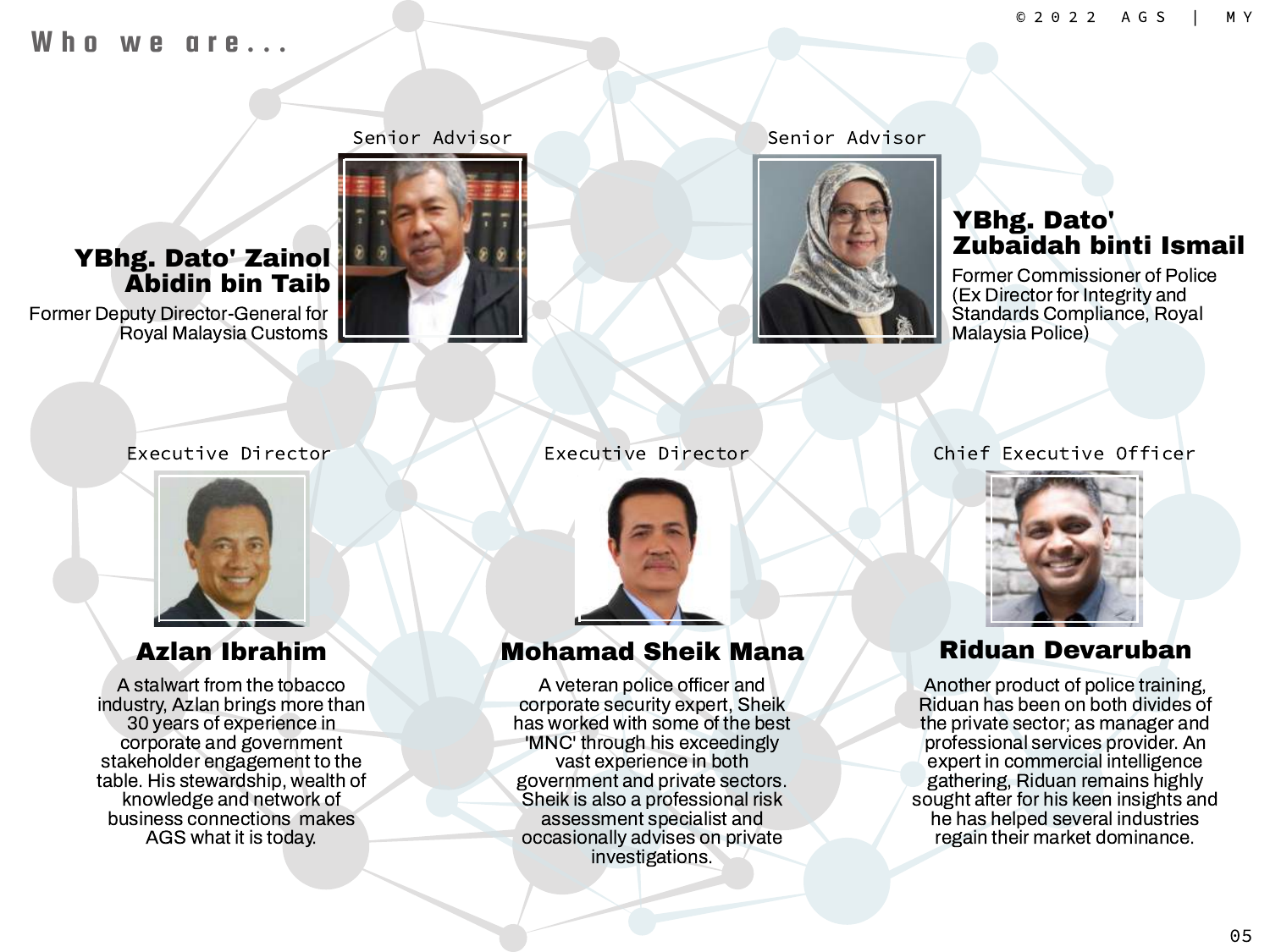## **Our mission**

We aim to be part of the paradigm shift of the interconnected world. Having id entified critical areas in Government and industry that require innovation, we wish to deliver solutions that will increase efficiency and effectiveness, leading to cost-savings and optimised revenue streams.

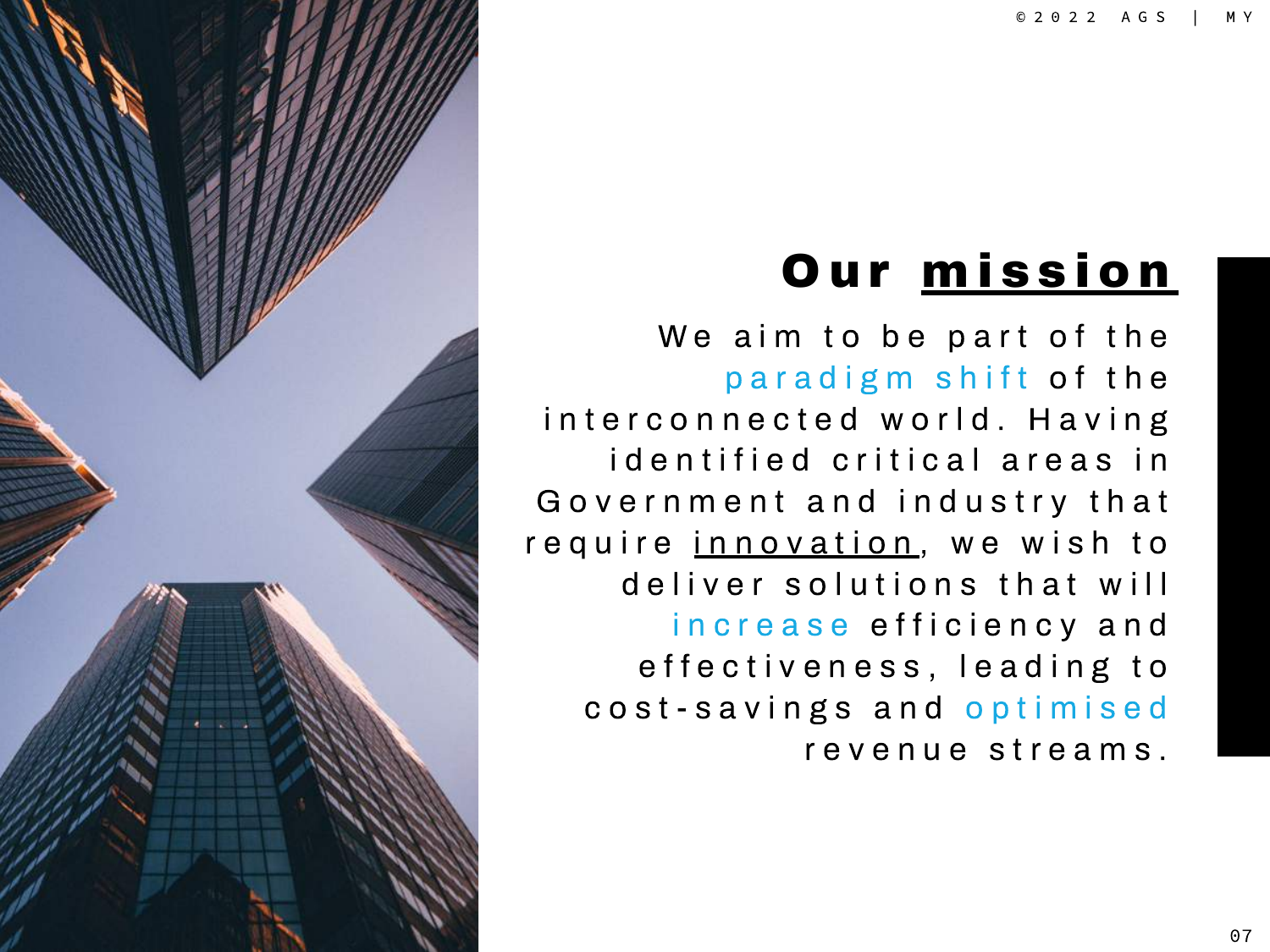## What have we achieved?

Since our establishment, we have achieved several milestones and we are managing official engagements with all of our stakeholders in developing a solutions that are underpinned by our partners' range of products and services.

In 2019, we hit the ground running and revitalised our JV projects with fresh and exciting new approaches. We successfully leveraged on our stakeholders to develop bespoke solutions for their proprietary use, and all of them are powered by our JV partners superior products and services.

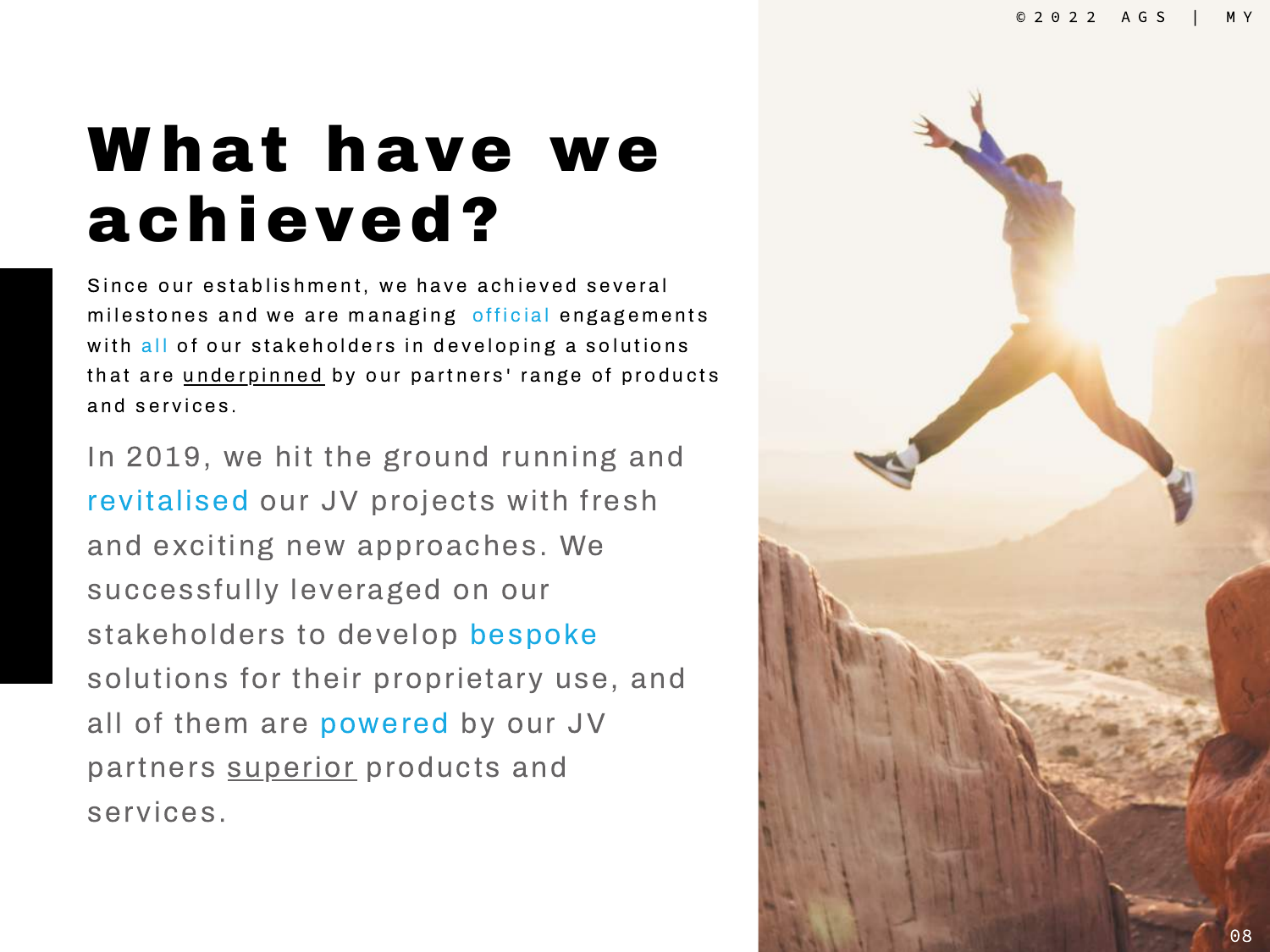### Our current projects...



Solar PV installations under NEM 3.0 MyGoMen scheme for gov't sector. Green. savings with zero cost from asset owners.



Precision urban farming at strategic locations around the country. Driving sustainability thru innovation.

Sa tellite in n o v ations powering remote sensing and other b e s p o ke applications for public & private sector use.



Revitalising the domestic security industry to global standards. Raising the bar and surpassing expectations.



In just two short years, we have advanced in leaps and bounds. We are intently looking forward to operationalising our efforts this year.